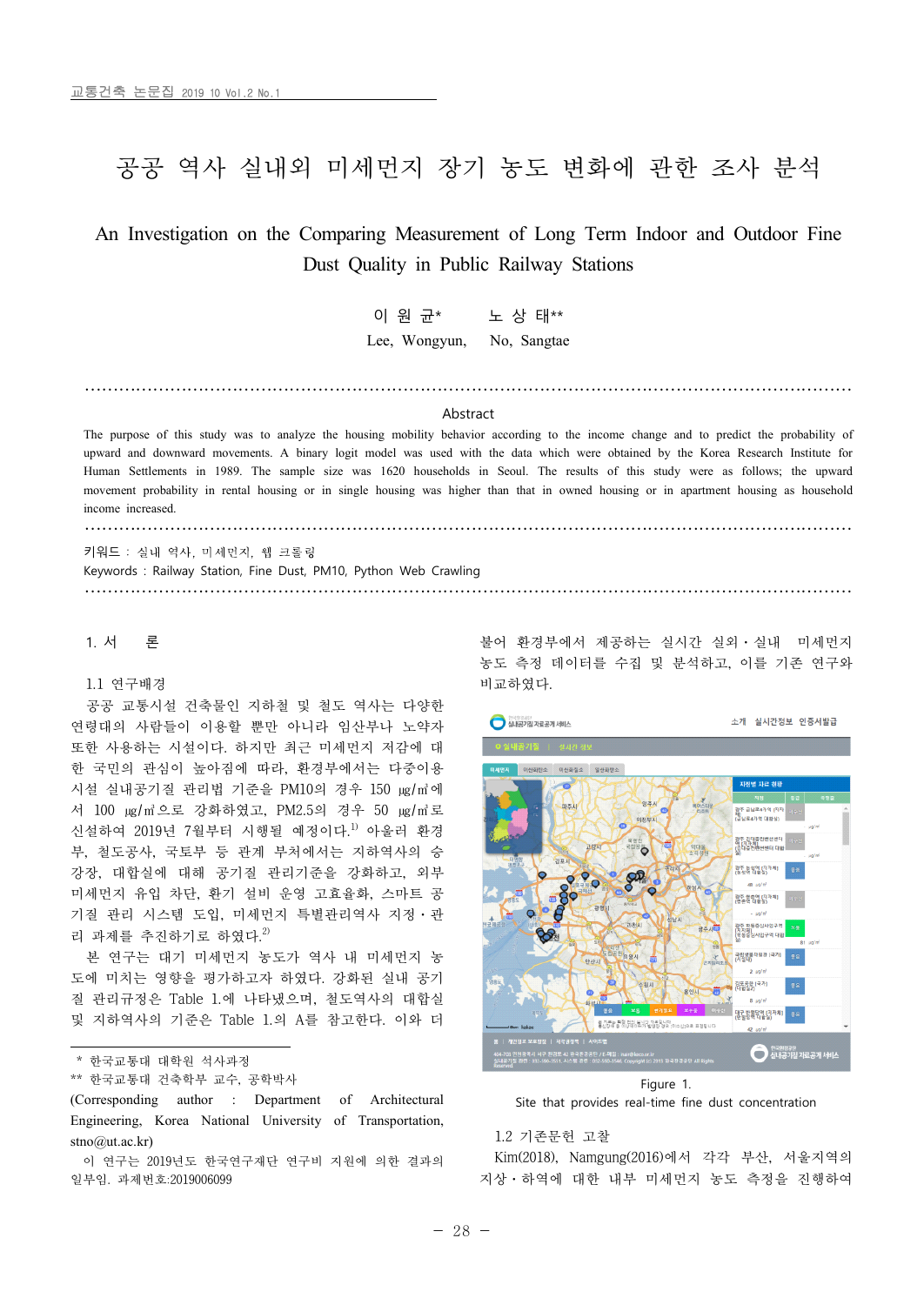

미세먼지 농도는 Airkorea를 활용하였다.  $3,4$ Sonh(2015)은 지하역사에서 중량법으로 미세먼지 농도

를 측정하였으며, 열차 운행으로 인해 발생되는 오염물질 이 오염원으로서 높게 기여했다고 설명한다. $5$ 

연평균 지하역사 미세먼지 오염농도는 69.4 ㎍/㎥로 다 중이용시설 중 2번째로 높은값을 보이며, 오염도는 터널,<br>승강장, 대합실, 외기 순으로 나타났다.<sup>6)</sup>

# 2.1 연구방법

실외·실내의 미세먼지 자료는 한국환경공단이 제공하 는 Airkorea와 실내공기질 자료공개 서비스를 통해 자료 를 수집하였다.7),8) Figure 1.은 실시간으로 전송되는 실내 공기질 자료공개 서비스이다.

실외 미세먼지 데이터는 에어코리아에서 제공하는 실시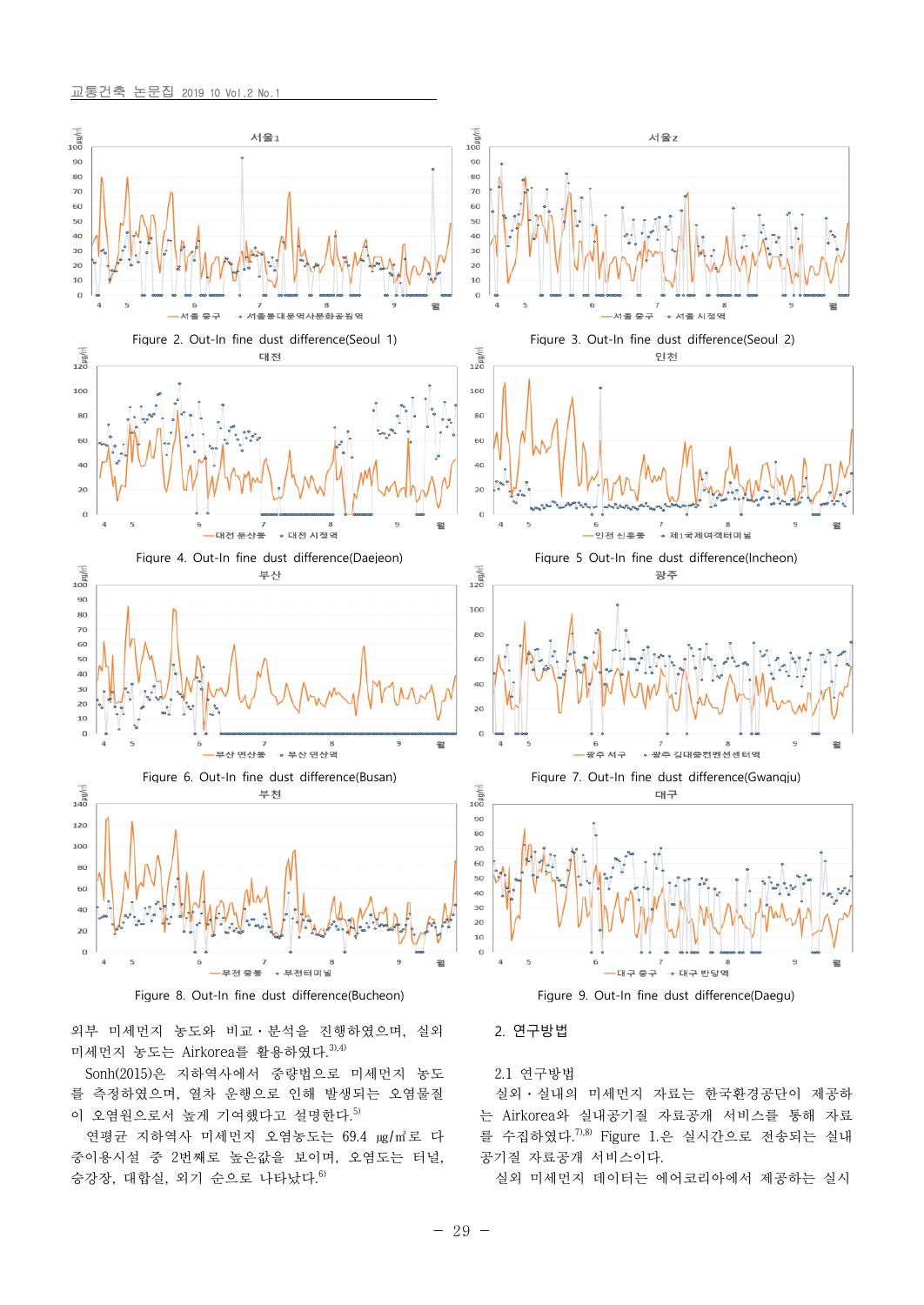| (PM10)       | (PM2.5)     | Formaldehyde                                                                                                         |  |
|--------------|-------------|----------------------------------------------------------------------------------------------------------------------|--|
| 100<br>under | 50<br>under | 100<br>under                                                                                                         |  |
| 75<br>under  | 35<br>under | 80<br>under                                                                                                          |  |
|              |             | 100<br>under                                                                                                         |  |
| 200<br>under | None        | None                                                                                                                 |  |
|              |             | <u>교통건축 논문집 2019 10 Vol.2 No.1</u><br>Table 1. Indoor air quality management standard<br>Particle dust $(\mu g/m^3)$ |  |

Table 1. Indoor air quality management standard

간 정보를 1일 평균 데이터로 수집하였다. 에어코리아는 지역별로 실시간 대기정보(PM10, PM2.5, 오존 등)를 제공 하며 실시간 데이터가 저장되며 약 4년간의 데이터를 제 공받을 수 있다.

concentration

| Table 2. Days to compare indoor and outdoor fine dust<br>concentration                |                                                                     |                                         |                                               |  |
|---------------------------------------------------------------------------------------|---------------------------------------------------------------------|-----------------------------------------|-----------------------------------------------|--|
| Region                                                                                | Measurement<br>days (over<br>100<br>$\mu$ g/m <sup>3</sup><br>days) | Outdoor>indoor<br>concentration<br>days | Outdoor-Indoor<br>Average(µg/m <sup>3</sup> ) |  |
| Seoul-dongdae<br>moon<br>station<br>waiting arear                                     | 95(0)                                                               | 64                                      | 5                                             |  |
| Seoul-city hall<br>station waiting<br>area                                            | 84(0)                                                               | 6                                       | $-20$                                         |  |
| Daejeon-city<br>hall<br>station<br>waiting area                                       | 115(2)                                                              | $\mathbf{1}$                            | $-37$                                         |  |
| Incheon-Port<br>1<br>s<br>t<br>International<br>Passenger<br>Terminal<br>waiting area | 158(1)                                                              | 148                                     | 24                                            |  |
| Busan-yeonsan<br>station waiting<br>area                                              | 54(0)                                                               | 52                                      | 20                                            |  |
| Gwangju-conve<br>ntion<br>station<br>waiting area                                     | 149(1)                                                              | 12                                      | $-21$                                         |  |
| Bucheon-termin<br>al waiting area                                                     | 158(0)                                                              | 133                                     | 17                                            |  |
| Daegu-banwold<br>station<br>ang<br>waiting area                                       | 136(0)                                                              | 13                                      | $-18$                                         |  |

|  |  |  | Table 3. Percentage that exceeds acceptable fine dust |  |  |  |  |  |  |
|--|--|--|-------------------------------------------------------|--|--|--|--|--|--|
|--|--|--|-------------------------------------------------------|--|--|--|--|--|--|

| Average of excess<br>Percentage<br>Region | Overground<br>$(\frac{9}{6})(12ea)$ | Underground<br>$(\%)(38ea)$ |
|-------------------------------------------|-------------------------------------|-----------------------------|
| Seoul                                     | 9(1)                                | 42(10)                      |
| Gyeonggi                                  | 2(4)                                | 4(14)                       |
| Chungcheong                               | 53(1)                               | 23(2)                       |
| Gyeongsang                                | 47(5)                               | 52(8)                       |
| Cheonra                                   | 22(1)                               | 16(4)                       |

실내 미세먼지 데이터는 실내공기질 자료공개 서비스를 통해 실시간 데이터를 수집하였다. 이 서비스는 역사 대합 실, 공공시설 등의 실내공기질 데이터(PM10, 이산화탄소,<br>이산화질소, 일산화탄소, 오존, 포름알데히드)를 제공하지 만 DB는 제공하지 않는다. 따라서 실시간 데이터를 수집 하기 위해 Python 코드를 작성하여 웹 크롤링 방식으로 1 시간 간격으로 데이터를 수집하였다.<br>- 데이터는 실내 공기질 데이터를 중점으로 수집하였으

며, 측정 위치는 대합실 및 승강장이다. 데이터가 제공된 장소는 총 50개이며, 수집 기간은 2019.04.17.∼2019.09.30. 로 1시간당 데이터를 수집하였다. 1시간당 데이터 개수는 최대 3597개이며, 최소 2646개이며, 같은 기간 동안 1일 평균 데이터는 최대 158개이며, 최소 54개로 나타났다.

데이터 개수가 차이가 나는데 이는 데이터 값이 0이하 혹은 나타나 있지 않은 경우다. 송신하는 측에서 미세먼지 측정기기를 점검 혹은 보수 때문에 데이터를 송신하지 못 하거나, 수신하는 측의 여러 가지 요인으로 인해 데이터

공백이 발생하였다.<br>- 일평균 미세먼지 데이터를 비교하기 위해 지역을 중부,<br>남부로 나누어 서울(2개), 대전, 인천, 부천, 부산, 대구, 광 주 총 8개 지역의 실내·외 미세먼지 데이터 비교하였다.<br>여기서 인천과 부천은 지상 대합실이며, 나머지 6곳은 지 하 대합실이다.

#### 2.2 실내·외 미세먼지 데이터 분석

Figure 2.과 Figure 3.는 서울 중구를 중심으로 동대문역 과 서울 시청역을 비교하였고, Figure 4.∼Figure 9.는 해 당하는 실내 역사와 가까운 실외 미세먼지 데이터를 비교 하였다. 데이터는 1시간 측정한 데이터로 1일 평균값으로 분석하였다.

Figure 2.∼Figure 9.의 그래프에서 실외 미세먼지는 대 체로 4∼6월의 미세먼지 농도가 높게 나타났다. 지상층의 경우 실외 미세먼지 농도보다 실내 미세먼지 농도가 낮게 나타났으며, 지하층의 경우는 서울(동대문역)과 부산을 제 외한 4곳의 농도가 높게 나타났다.

Table 2.는 Figure 2.∼Figure 9.을 대상으로 실내 미세 먼지보다 실외 미세먼지 농도가 더 높은 날과 실외-실내

의 평균값을 나타내었다.<br>- 실외-실내 미세먼지 농도 평균값은 서울시청역 −20 ㎏/  $m<sup>3</sup>$ , 동대문역 5  $\mu$ g/ $m<sup>3</sup>$ , 인천제1국제여객터미널 24  $\mu$ g/ $m<sup>3</sup>$ ,